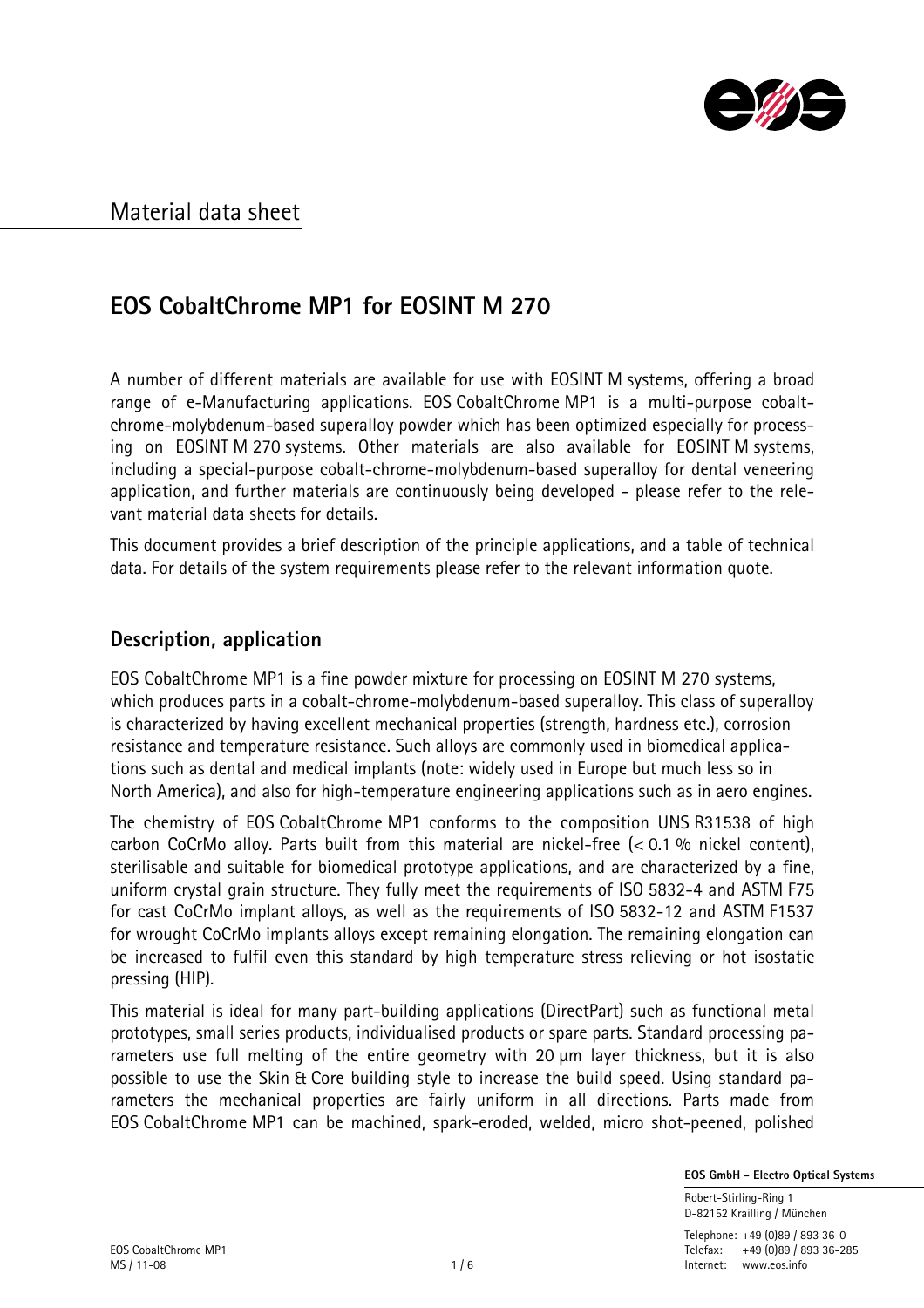

and coated if required. Unexposed powder can be reused.

Typical applications:

- prototype biomedical implants, e.g. spinal, knee, hip bone, toe and dental implants (Note: subject to fulfilment of statutory validation requirements where appropriate, e.g. for commercial use as a medical device in most countries)
- parts requiring high mechanical properties in elevated temperatures (500 1000 °C) and with good corrosion resistance, e.g. turbines and other parts for engines, cutting parts, etc.
- parts having very small features such as thin walls, pins, etc., which require particularly high strength and/or stiffness.

High temperature stress relieving in furnace

NOTE! Only use protective gas box suited for 1150 °C!

Use the 1-2 l/min Ar flow into protective gas box

- 1. Heat furnace to 600 °C in 60 minutes.
- 2. Hold temperature for 30 minutes.
- 3. Heat furnace to 1150 °C in 60 minutes.
- 4. Hold temperature for 360 minutes.
- 5. Switch furnace heating off. When temperature dropped down to approx. 600 °C, open the furnace door.
- 6. When furnace has cooled down to approx. 300°C remove the protective gas box and shut down the argon flow.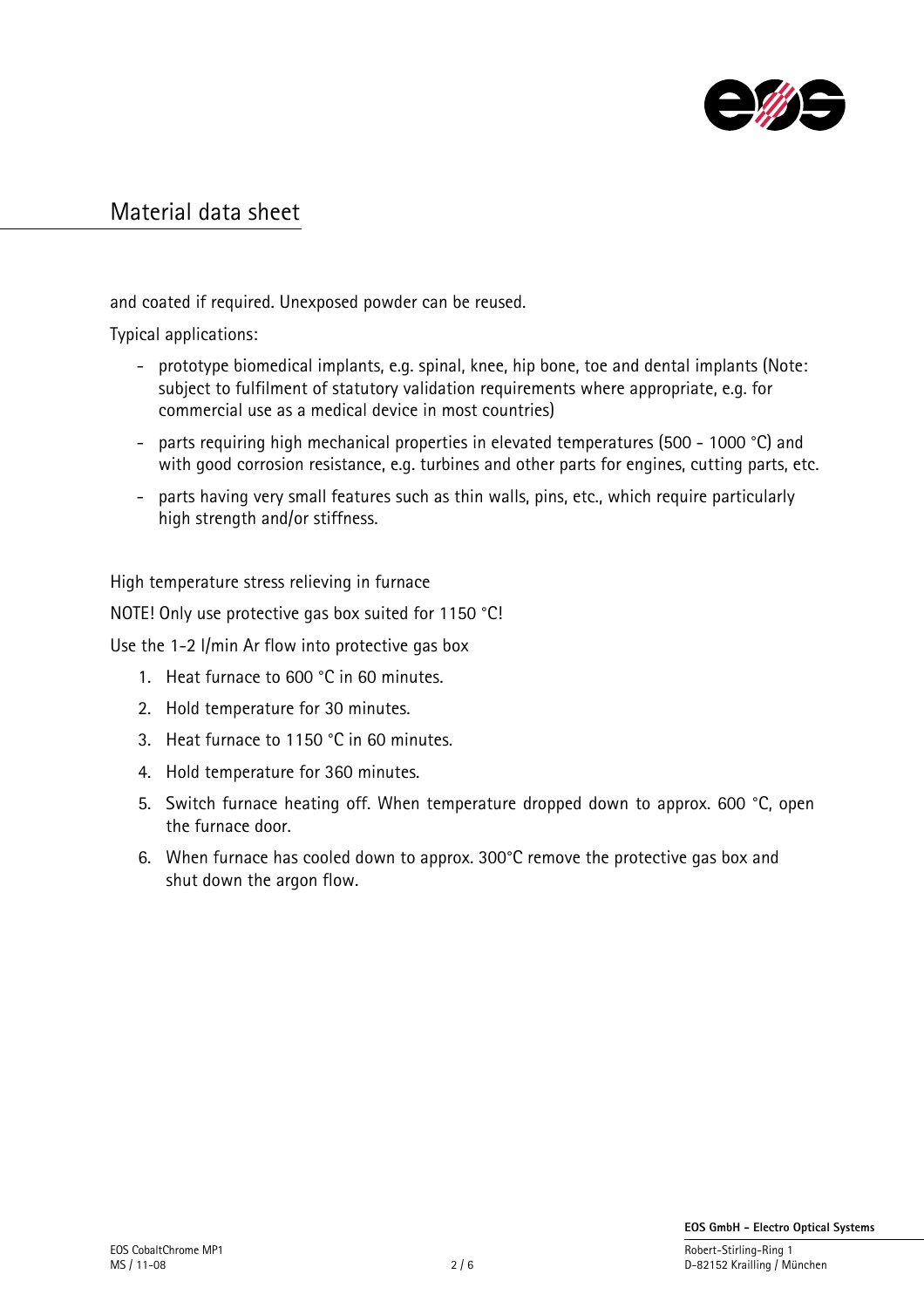

### **Technical data**

#### **General process data**

| Minimum recommended layer thickness                                                     | $20 \mu m$<br>$0.8$ mil                                                                                      |
|-----------------------------------------------------------------------------------------|--------------------------------------------------------------------------------------------------------------|
| Typical achievable part accuracy                                                        |                                                                                                              |
| - small parts [1]                                                                       | $\pm$ 20 – 50 µm<br>$0.8 - 2$ mil                                                                            |
| - large parts [2]                                                                       | $\pm 50 - 200 \mu m$<br>$2 - 8$ mil                                                                          |
| Min. wall thickness [3]                                                                 | $0.3 \text{ mm}$<br>0.012 inch                                                                               |
| Surface roughness (µm)                                                                  |                                                                                                              |
| - as built                                                                              | approx. R <sub>a</sub> 10 μm, R <sub>z</sub> 40 - 50 μm<br>R <sub>a</sub> 0.39, R <sub>z</sub> 1.6 - 2.0 mil |
| - after polishing                                                                       | $R_z$ up to $< 1 \mu m$<br>$Rz$ up to $< 0.04$ mil                                                           |
| Volume rate [3]                                                                         |                                                                                                              |
| - standard parameters (no Skin & Core, full melting,<br>full density, maximum strength) | 1.6 mm $^{3}/s$<br>$0.35$ in <sup>3</sup> /h                                                                 |
| - faster Skin & Core parameters (full melting, full density)                            | 3.0 mm $^{3}/s$<br>$0.66$ in $^{3}/h$                                                                        |

[1] Based on users' experience of dimensional accuracy for typical geometries, e.g.  $\pm$  20  $\mu$ m when parameters can be optimized for a certain class of parts or  $\pm$  50  $\mu$ m when building a new kind of geometry for the first time.

[2] For larger parts the accuracy can be improved by post-process stress-relieving at 1150 °C for 6 hours.

[3] Mechanical stability is dependent on geometry (wall height etc.) and application

[4] Volume rate is a measure of build speed during laser exposure. The total build speed depends on the average volume rate, the recoating time (related to number of layers) and other factors such as DMLS-Start settings.

D-82152 Krailling / München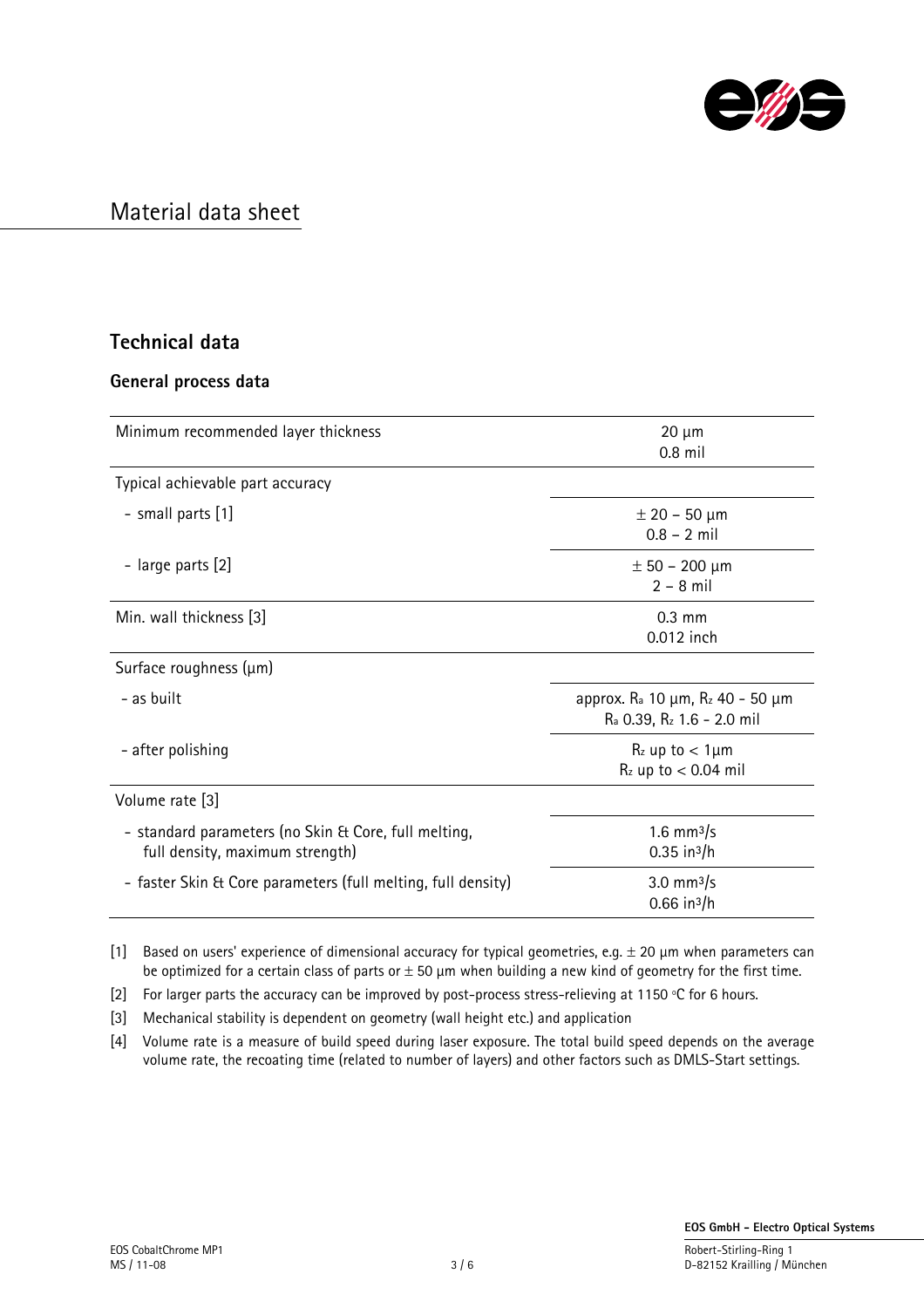

### **Physical and chemical properties of parts**

| $Co: 60 - 65 wt - %$<br>$Cr: 26 - 30$ wt-%<br>$Mo: 5 - 7 wt-%$ |  |
|----------------------------------------------------------------|--|
| $Si: max. 1.0 wt-0$                                            |  |
| Mn: max. 1.0 $wt-$ %                                           |  |
| Fe: max. $0.75$ wt-%                                           |  |
| $C: max. 0.16 wt-$ %                                           |  |
| $Ni: max. 0.10 wt-0$                                           |  |
| Approx. 100 %                                                  |  |
| 8.3 $q/cm^3$                                                   |  |
| 0.30 $lb/in^3$                                                 |  |
|                                                                |  |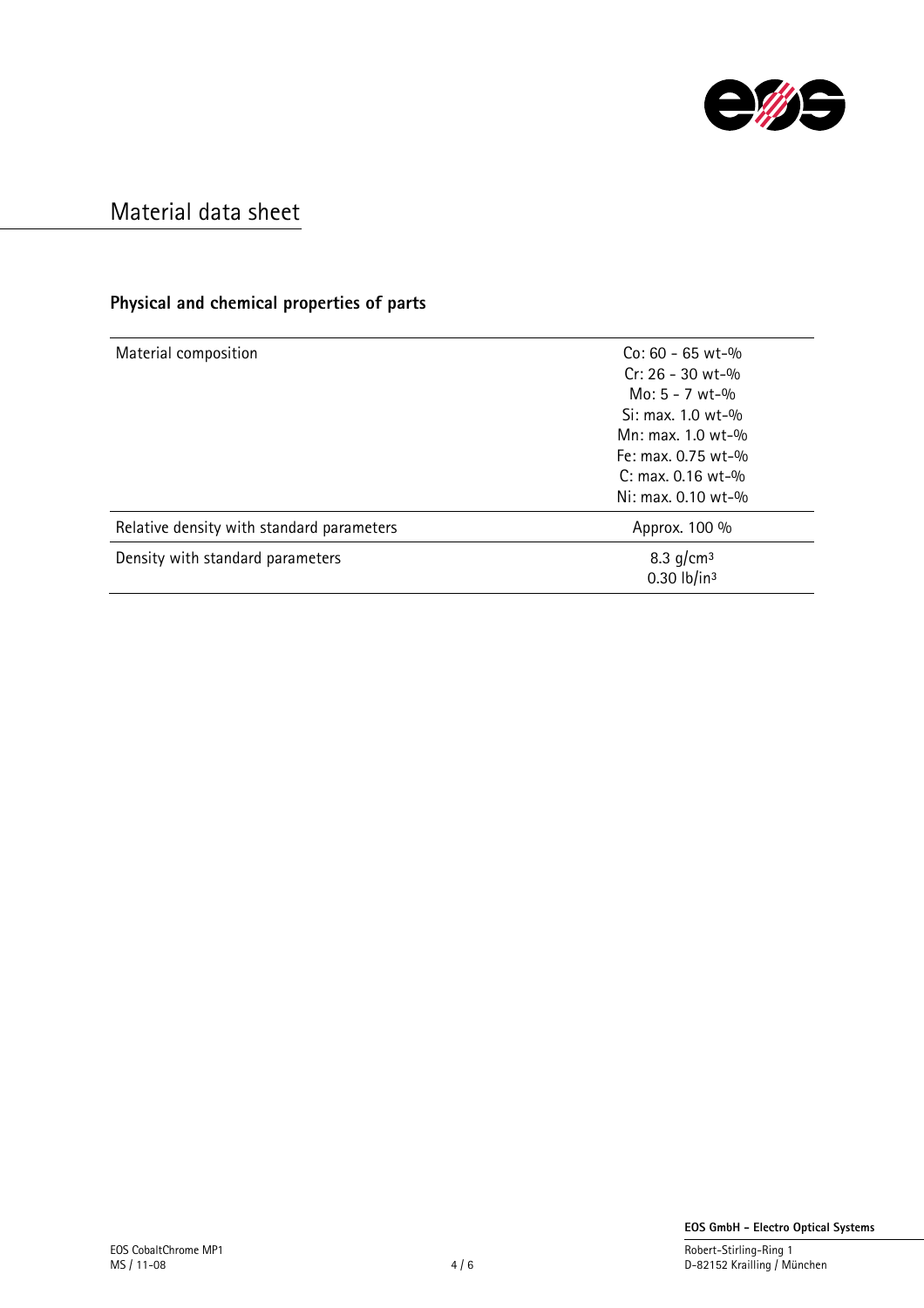

### **Mechanical properties of parts at 20 °C**

| Ultimate tensile strength (ISO 6892:1998)                                      | As processed                           | High temp. stress relieved<br>(6 hours at 1150 °C |
|--------------------------------------------------------------------------------|----------------------------------------|---------------------------------------------------|
| - in horizontal direction (XY)                                                 | 1200 MPa ± 150 MPa<br>174 ksi ± 22 ksi | 1100 MPa + 100 MPa<br>160 ksi ± 15 ksi            |
| - in vertical direction (Z)                                                    | 1200 MPa ± 150 MPa<br>174 ksi ± 22 ksi | 1100 MPa ± 100 MPa<br>160 ksi ± 15 ksi            |
| Yield strength (Rp 0.2 %) (ISO 6892:1998)                                      |                                        |                                                   |
| - in horizontal direction (XY)                                                 | 950 MPa ± 100 MPa<br>138 ksi ± 15 ksi  | 600 MPa ± 50 MPa<br>87 ksi ± 7 ksi                |
| - in vertical direction (Z)                                                    | 800 MPa ± 100 MPa<br>116 ksi ± 15 ksi  | 600 MPa ± 50 MPa<br>87 ksi $\pm$ 7 ksi            |
| Elongation at break (ISO 6892:1998)                                            |                                        |                                                   |
| - in horizontal direction (XY)                                                 | min. 8 %                               | min. 20 %                                         |
| - in vertical direction (Z)                                                    | min. 8 %                               | min. 20 %                                         |
| Young's Modulus (MPIF 10)                                                      |                                        |                                                   |
| - in horizontal direction (XY)                                                 | 190 GPa ± 20 GPa<br>28 msi $\pm$ 3 msi | 200 GPa ± 20 GPa<br>29 msi $\pm$ 3 msi            |
| - in vertical direction (Z)                                                    | 190 GPa ± 20 GPa<br>28 msi $\pm$ 3 msi | 200 GPa ± 20 GPa<br>29 msi $\pm$ 3 msi            |
| Fatique life (ASTM E466:1996)                                                  |                                        |                                                   |
| - in vertical direction (Z) at 0-440 MPa load<br>range and 45 Hz, as processed | > 10 million cycles                    |                                                   |
| Hardness (DIN EN ISO 6508-1)                                                   | 35 - 45 HRC                            |                                                   |

D-82152 Krailling / München